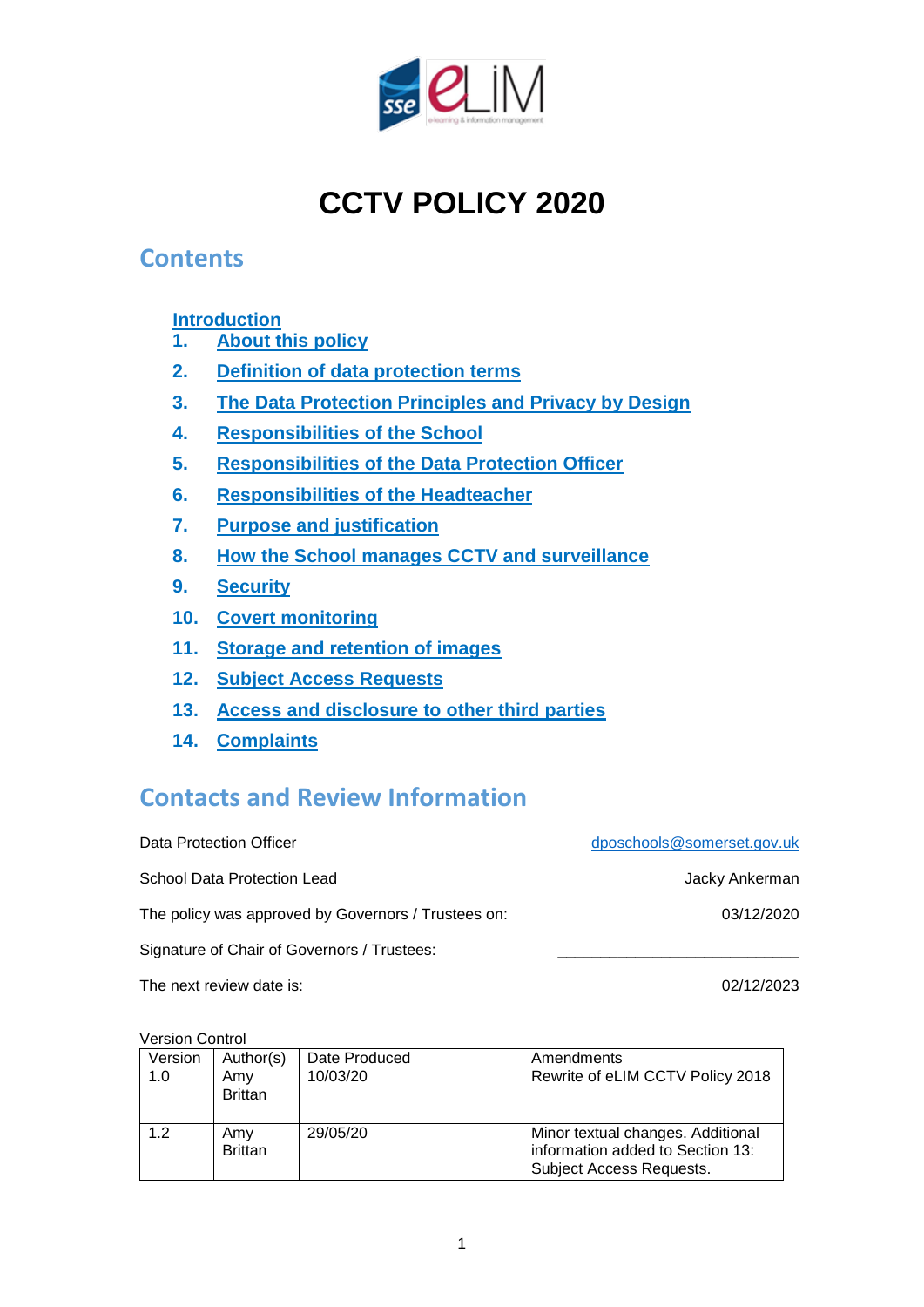## **Introduction**

- 1.1. At Vallis First School, we take our responsibility towards the safety of staff, visitors and pupils very seriously. To that end, we use surveillance cameras to monitor any instances of aggression or physical damage to our School and its members.
- 1.2. The purpose of this policy is to manage and regulate the use of the surveillance and CCTV systems at the School and ensure that:
	- We comply with the GDPR, effective 25 May 2018.
	- The images that are captured are useable for the purposes we require them for.
	- We reassure those persons whose images are being captured, that the images are being handled in accordance with data protection legislation and their rights are being upheld.
- 1.3 This policy covers the use of surveillance and CCTV systems which capture moving and still images of people who could be identified, as well as information relating to individuals for any of the following purposes:
	- Observing what an individual is doing
	- Taking action to prevent a crime
	- Using images of individuals that could affect their privacy

## <span id="page-1-0"></span>**About this policy**

- 2.1 This policy has been created with regard to the following statutory and nonstatutory guidance:
	- Home Office (2013) ['The Surveillance Camera Code of Practice'](https://www.gov.uk/government/publications/surveillance-camera-code-of-practice)
	- Information Commissioner's Office (ICO) (2014) ['CCTV Code of Practice'](https://ico.org.uk/media/1542/cctv-code-of-practice.pdf)
- 2.2 This policy has due regard to legislation including, but not limited to, the following:
	- The General Data Protection Regulation 2016
	- The Data Protection Act 2018
	- The Freedom of Information Act 2000
	- The Protection of Freedoms Act 2012
	- The Regulation of Investigatory Powers Act 2000
- 2.3 This policy operates in connection with the following School policies:
	- Data Protection and Freedom of Information Policy
	- Security Policy

#### <span id="page-1-1"></span>**Definition of data protection terms**

3.1 For the purpose of this policy a set of definitions will be outlined, in accordance with the Surveillance Camera Code of Practice: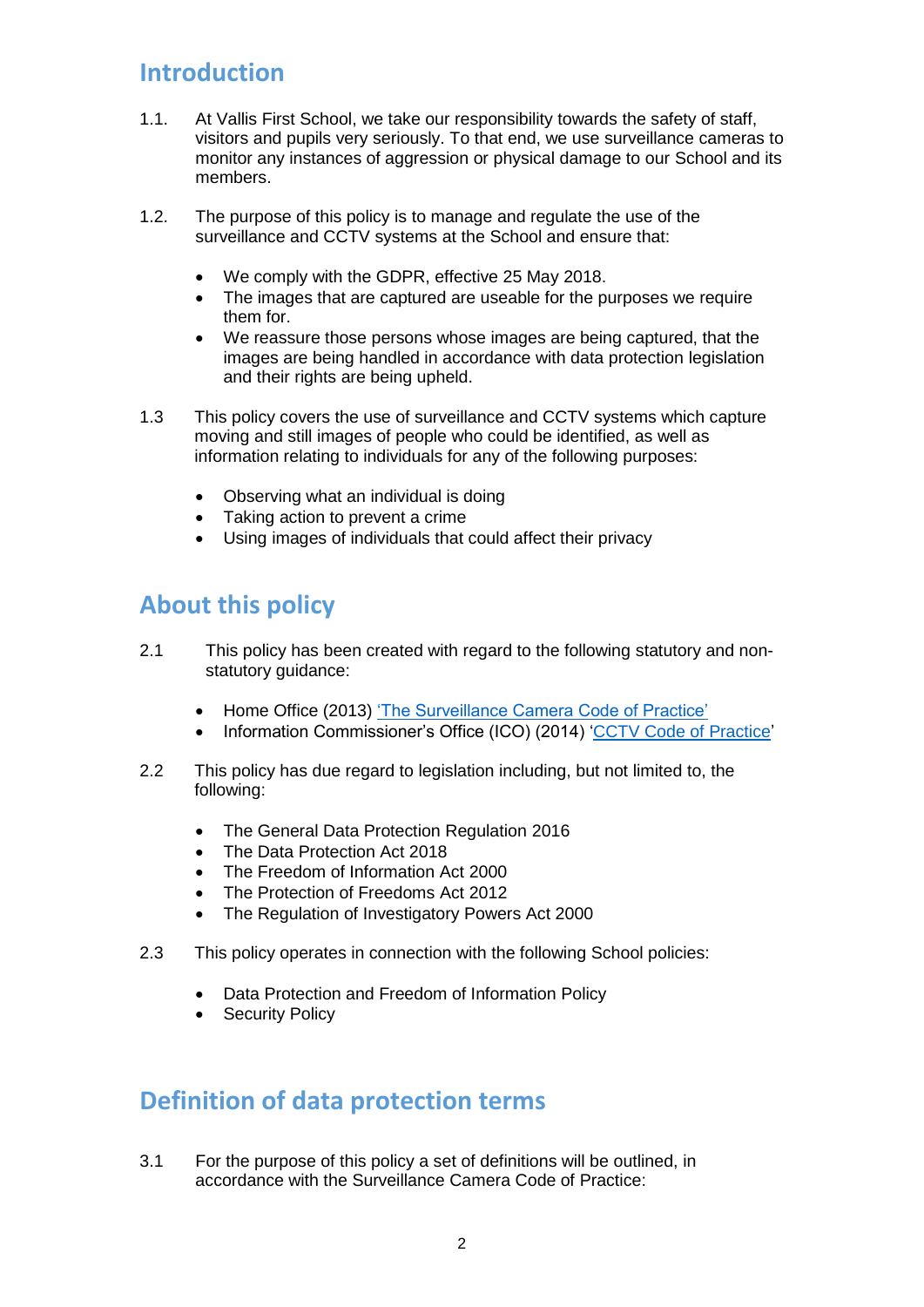- **CCTV** Closed Circuit Television is a system of cameras which stream an image to a central monitor, where activity can be recorded.
- **Surveillance** monitoring the movements and behaviour of individuals; through CCTV.
- **Overt surveillance** any use of surveillance for which authority does not fall under the Regulation of Investigatory Powers Act 2000.
- **Covert surveillance** any use of surveillance which is intentionally not shared with the subjects it is recording. Subjects will not be informed of such surveillance. The School does not condone the use of covert surveillance when monitoring staff, pupils and/or volunteers. Covert surveillance will only be operable in extreme circumstances.

## <span id="page-2-0"></span>**The Data Protection Principles and Privacy by Design**

- 4.1 Data collected from surveillance and CCTV will be:
	- 1. Processed lawfully, fairly and in a transparent manner in relation to individuals.
	- 2. Collected for specified, explicit and legitimate purposes and not further processed in a manner that is incompatible with those purposes
	- 3. Adequate, relevant and limited to what is necessary in relation to the purposes for which they are processed.
	- 4. Accurate and, where necessary, kept up to date;
	- 5. Kept for no longer than is necessary for the purposes for which the personal data are processed;
	- 6. Processed in a manner that ensures appropriate security of the personal data, including protection against unauthorised or unlawful processing and against accidental loss, destruction or damage.
- 4.2 The School will follow the ICO's guidelines on Privacy by Design before planning installing and using a surveillance system, the School will:
	- Consider whether the School can fulfil its requirements through a less privacy-intrusive system that does not include surveillance and recording.
	- Carry out a Data Privacy Impact Assessment (DPIA) to assess security risks and how the rights of individuals will be upheld.
	- Where the School identifies a high risk to an individual's interests, and it cannot be overcome, the School will consult the ICO before they use CCTV, and the School will act on the ICO's advice.

## <span id="page-2-1"></span>**Responsibilities of the School**

- 5.2 The School, as the corporate body, is the data controller. The governing board of Vallis First School therefore has overall responsibility for ensuring that records are maintained, including security and access arrangements in accordance with regulations.
- 5.3 The role of the data controller includes:
	- Processing surveillance and CCTV footage legally and fairly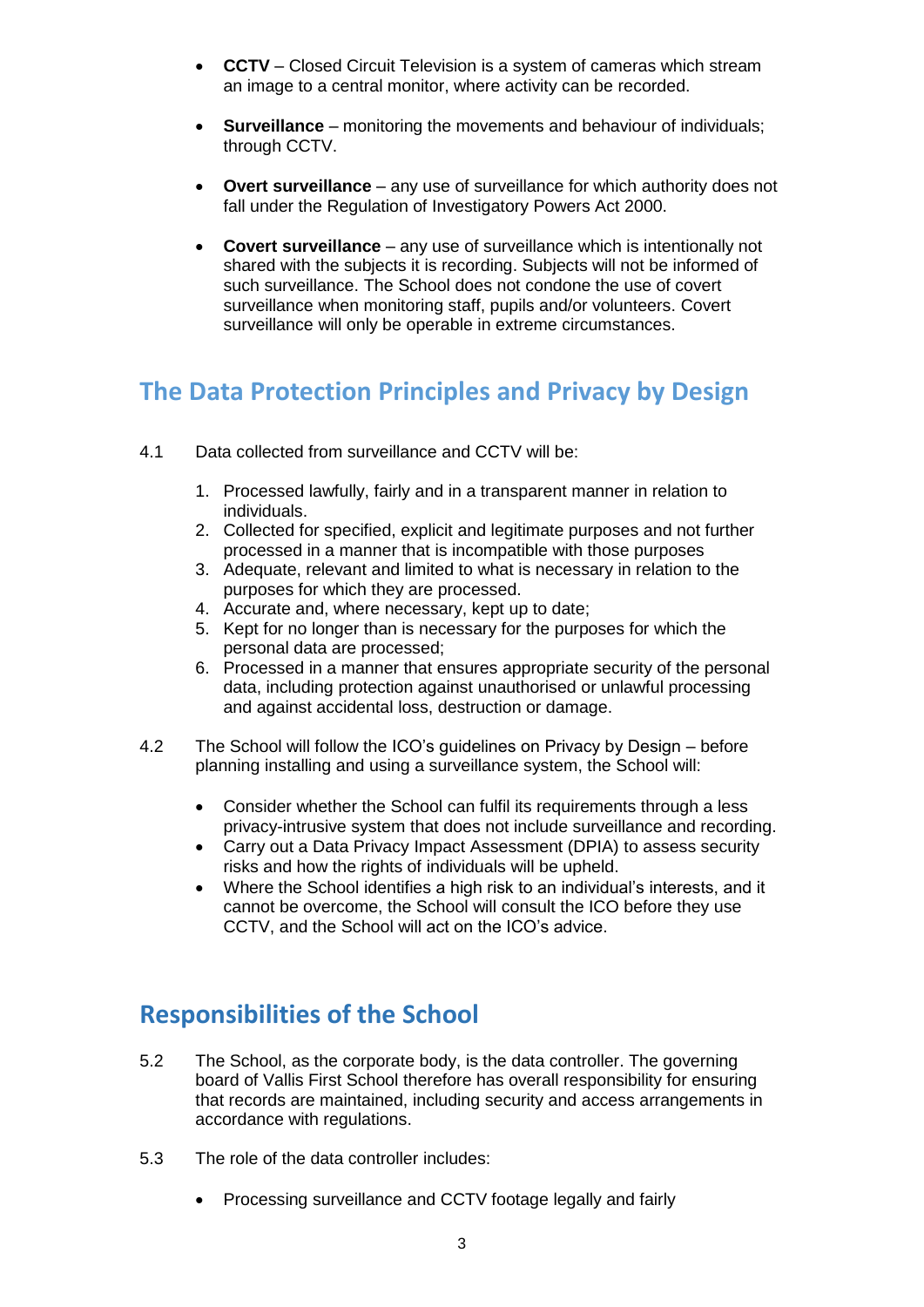- Collecting surveillance and CCTV footage for legitimate reasons and ensuring that it is used accordingly.
- Collecting surveillance and CCTV footage that is relevant, adequate and not excessive in relation to the reason for its collection.
- Ensuring that any surveillance and CCTV footage identifying an individual is not kept for longer than is necessary.
- Protecting footage containing personal data against accidental, unlawful destruction, alteration and disclosure.

# <span id="page-3-0"></span>**Responsibilities of the Data Protection Officer**

- 6.1 As a School we are data controllers in law and are required to appoint a Data Protection Officer. Our DPO is Amy Brittan and can be contacted at [dposchools@somerset.gov.uk](mailto:dposchools@somerset.gov.uk)
- 6.2 The DPO is responsible for ensuring compliance with the Data Protection legislation and with this policy. Their responsibilities are laid out in the Data Protection policy, but in relation to CCTV and surveillance they include:
	- Ensuring that all data controllers at the School handle and process surveillance and CCTV footage in accordance with the 6 data protection principles.
	- Ensuring that surveillance and CCTV footage is obtained in line with legal requirements.
	- Supporting the School to complete a Data Privacy Impact Assessment when installing or replacing cameras (see paragraph 4.2).
	- Reviewing the effectiveness of the current CCTV system and making recommendations if appropriate.
	- Ensuring that surveillance and CCTV footage is destroyed in line with legal requirements when it falls outside of its retention period.
	- Informing data subjects of how their data captured in surveillance and CCTV footage will be used by the School; their rights for the data to be destroyed and the measures implemented by the School to protect individuals' personal information.

## <span id="page-3-1"></span>**Responsibilities of the Headteacher**

- 7.1 The Headteacher has the following responsibilities:
	- Meeting with the DPO to decide where CCTV is needed to justify its means.
	- Liaising with the DPO with regard to the lawful processing of the surveillance and CCTV footage.
	- Reviewing the Surveillance and CCTV Policy to ensure it is compliant with current legislation.
	- Monitoring legislation to ensure the School is using surveillance fairly and lawfully.
	- Communicating any changes to legislation to all members of staff.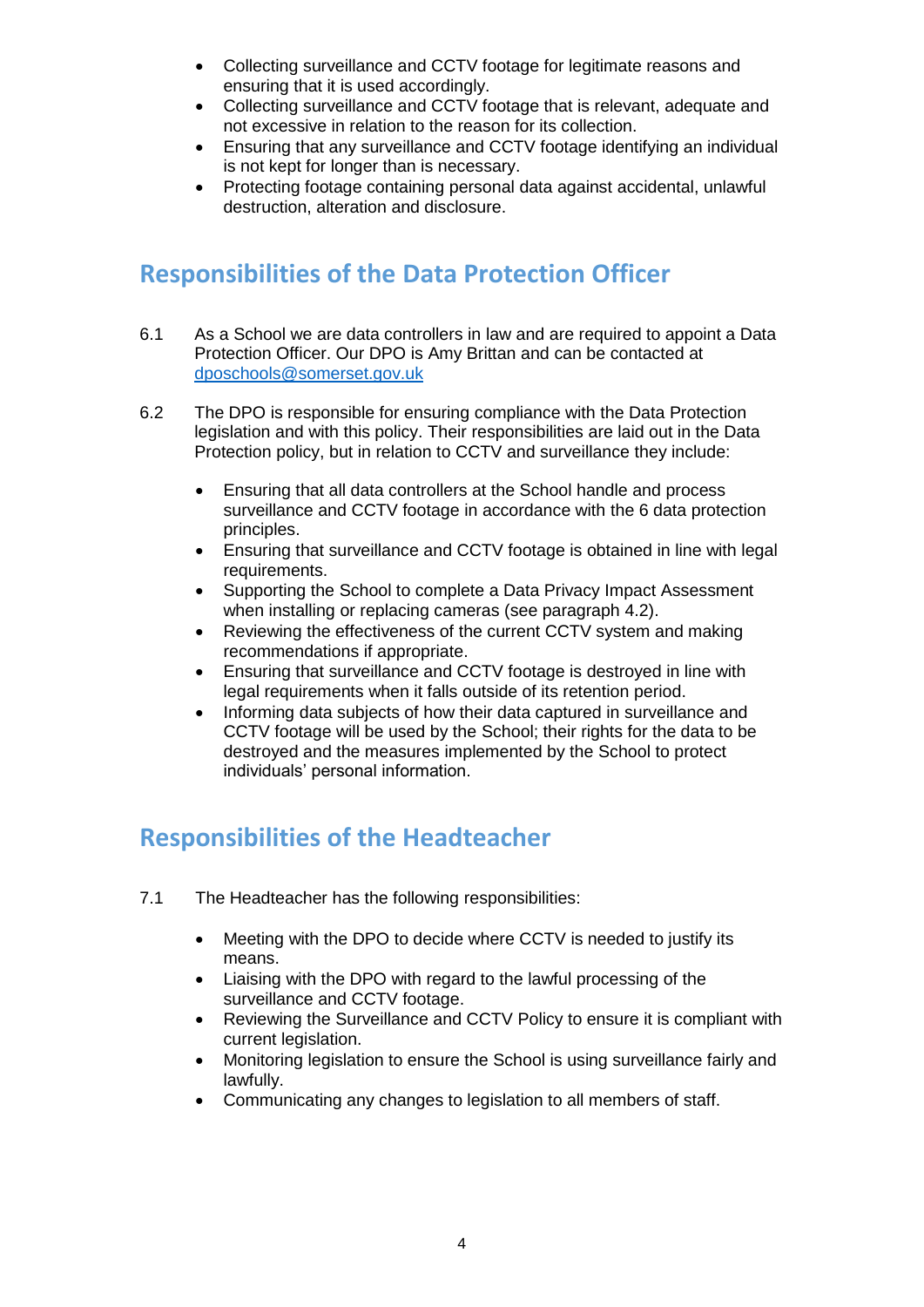## <span id="page-4-0"></span>**Purpose and justification**

- 8.1 The School will only use surveillance cameras for the safety and security of the School and its staff, pupils and visitors.
- 8.2 Surveillance will be used as a deterrent for violent behaviour and damage to the School.
- 8.3 The School may share surveillance footage to assist the police in identifying persons who have committed an offence (see paragraph 13.1).
- 8.4 The School will only conduct surveillance as a deterrent and will not site cameras in classrooms or any changing facility.
- 8.5 The School may use surveillance data as part of disciplinary and grievance processes. This will be communicated to students and staff through the School Privacy Notices.
- 8.6 If the surveillance and CCTV systems fulfil their purpose and are no longer required the School will deactivate them.

# <span id="page-4-1"></span>**How the School manages CCTV and surveillance**

- 9.1 The School is registered as a data controller with the Information Commissioner's Office, which also covers the use of surveillance systems.
- 9.2 CCTV warning signs are clearly and prominently placed at all external entrances to the School including gates if coverage includes outdoor areas. The signs contain details of the purpose for using CCTV e.g. public safety or crime prevention.
- 9.3 In areas where CCTV is used, the School ensures that there are prominent signs placed at both the entrance of the CCTV zone and within the controlled area.
- 9.4 The surveillance system is a closed digital system will not record audio by default, as audio recording may be considered an excessive intrusion of privacy.
- 9.5 The surveillance system has been designed for maximum effectiveness and efficiency; however, the School cannot guarantee that every incident will be detected or covered and 'blind spots' may exist.
- 9.6 The surveillance system will not be trained on individuals unless an immediate response to an incident is required.
- 9.7 The surveillance system will not be trained on private vehicles or property outside the perimeter of the School.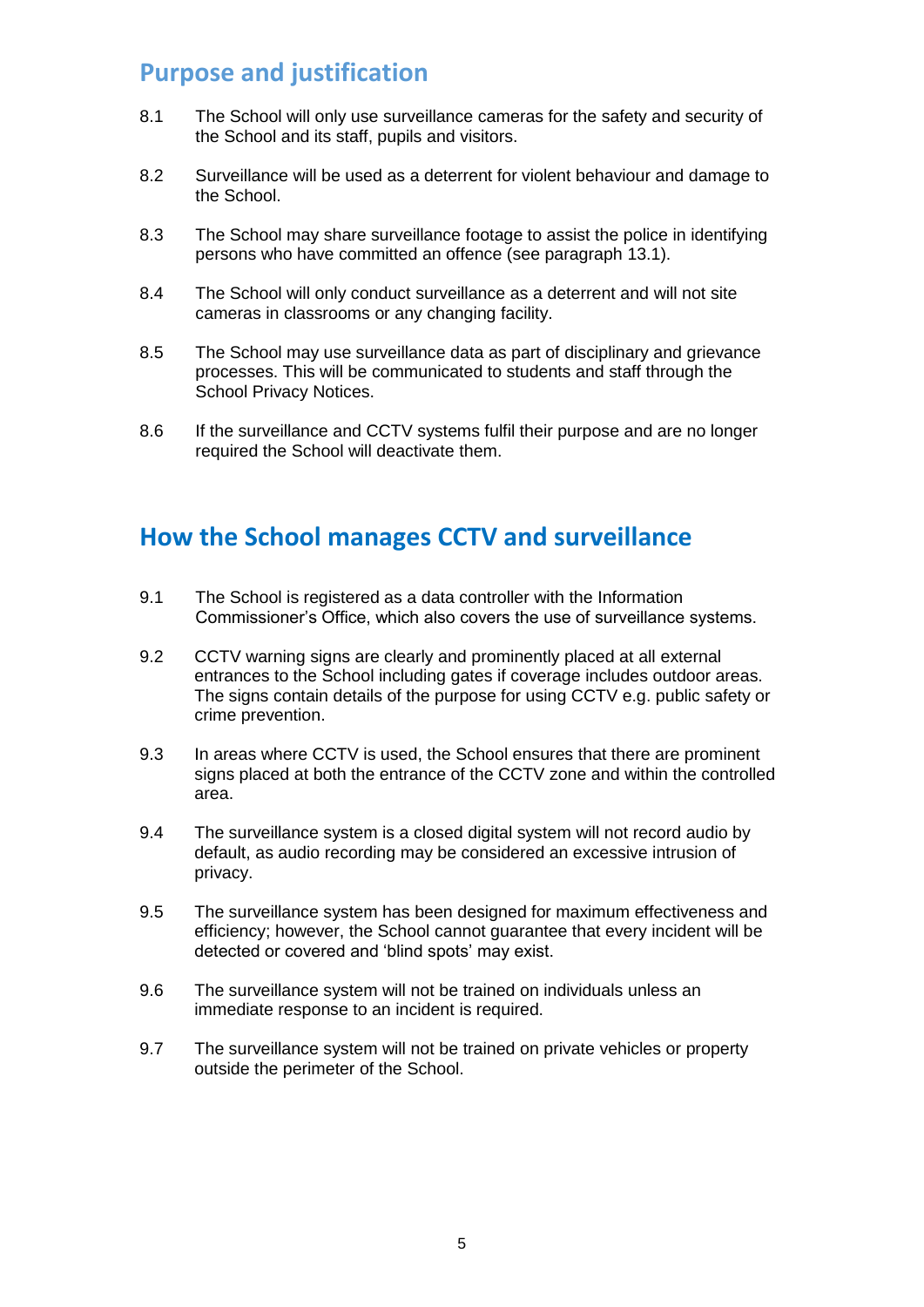# <span id="page-5-0"></span>**Security**

- 10.1 Access to the surveillance system, software and data is strictly limited to authorised school staff and is password protected.
- 10.2 The School's authorised CCTV system users are:
	- Nick Firkins Headteacher
	- Jacky Ankerman School Business Manager
- 10.3 A visual display monitor is located in the School office and is password protected and locked at all times. The monitor screen is not in sight of the general public and is turned off when there is no requirement to view live images.
- 10.4 The main control facility is kept secure and locked when not in use.
- 10.5 Surveillance and CCTV systems will be tested for security flaws once a term to ensure that they are being properly maintained at all times.
- 10.6 The Headteacher and authorised staff will decide when to record footage, e.g. a continuous loop outside the grounds to deter intruders.
- 10.7 Any unnecessary footage captured will be securely deleted from the system.
- 10.8 Any cameras that present faults will be repaired immediately to avoid any risk of a data breach.

#### <span id="page-5-1"></span>**Covert monitoring**

- 11.1 The School may in exceptional circumstances set up covert monitoring. For example:
	- Where there is good cause to suspect that an illegal or unauthorised action(s), is taking place, or where there are grounds to suspect serious misconduct;
	- Where notifying the individuals about the monitoring would seriously prejudice the reason for making the recording.
- 11.2 In these circumstances authorisation must be obtained from a member of the Senior Leadership Team.
- 11.3 Covert monitoring must cease following completion of an investigation.
- 11.4 Cameras sited for the purpose of covert monitoring will not be used in areas which are reasonably expected to be private, for example toilets.
- <span id="page-5-2"></span>11.5 The Human Rights and Employment Rights of all the people who use the School must be respected and covert monitoring must only be used as a last resort.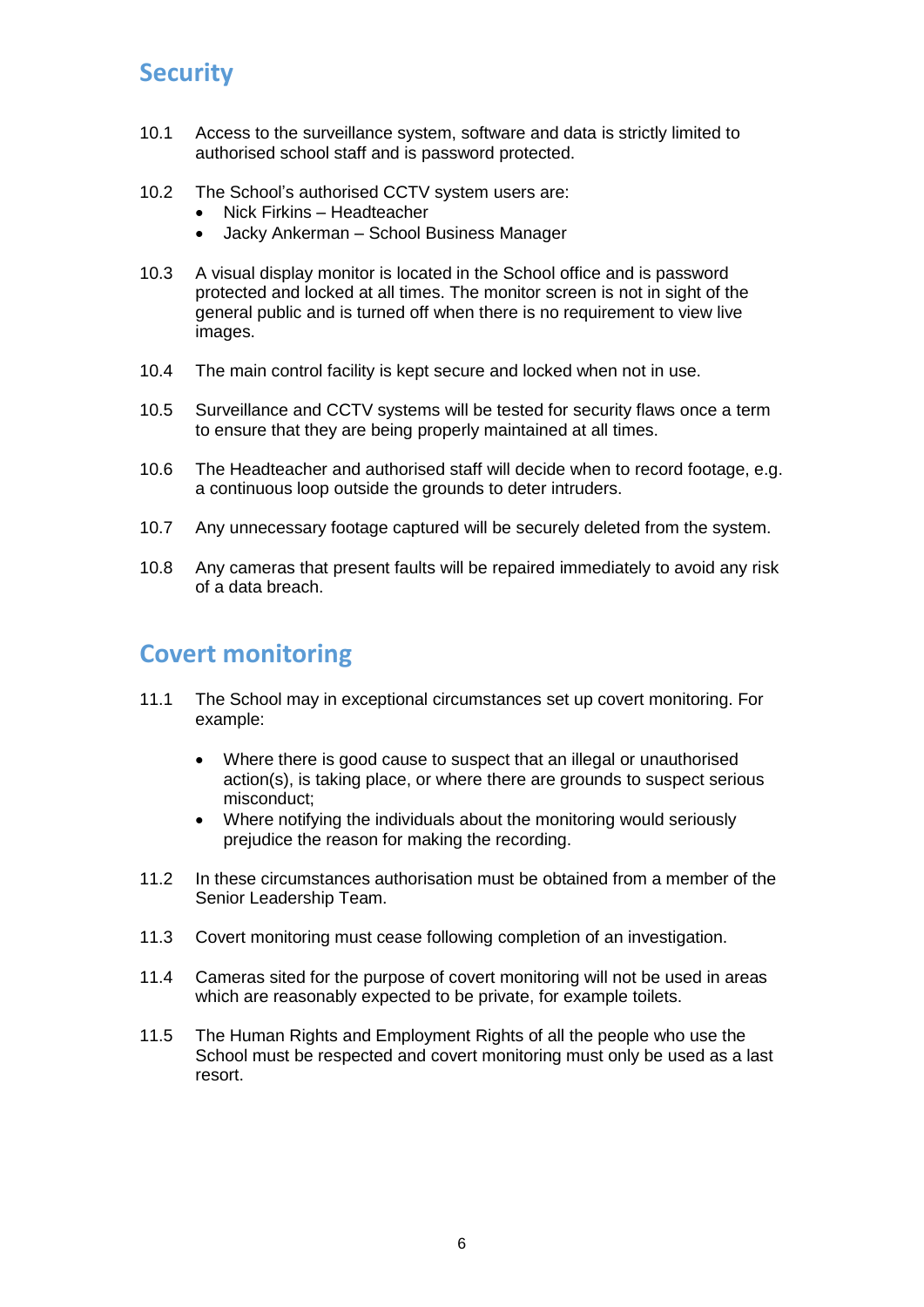#### **Storage and retention of images**

- 12.1 Recorded data will not be retained for longer than is necessary. While retained, the integrity of the recordings will be maintained to ensure their evidential value and to protect the rights of the people whose images have been recorded.
- 12.2 The CCTV images will be kept for 28 days (in line with the purpose for recording this data) unless there is a current incident that is being investigated;
- 12.3 All retained data will be stored securely and will be listed on the School's Data Asset Audit.
- 12.4 All retained data must be stored in a searchable system. Only a primary copy should be kept, and secondary copies should only be created in exceptional circumstances.

# <span id="page-6-0"></span>**Subject Access Requests (SARs)**

- 13.1 Individuals have the right to request access to video footage relating to themselves under the Data Protection Act 2018.
- 13.2 All requests should be made to the Headteacher or the Data Protection Officer. Individuals submitting requests for access will be asked to provide sufficient information to enable the footage relating to them to be identified, for example, date, time and location. Requests may be written or verbal.
- 13.3 The School will immediately indicate receipt and then respond within one calendar month of receiving the request.
- 13.4 The School reserves the right to refuse access to video footage where this would prejudice the legal rights of other individuals or jeopardise an ongoing investigation.
- 13.5 All attempts will be made to allow the viewing of the video. If others can be identified, the School will assess the risk to others from the video being viewed by the requester. If there is likely to be a risk of harm, the School may consider the following options where appropriate:
	- Obtain the consent of others to share the video with the requester;
	- Use video-editing software to blur the faces of others who can be identified from the video;
	- Provide selected still images from the video and blur the identifiable faces;
	- Provide a transcript or written description of the contents of the video.
- 13.6 If all options have been considered and the School still consider there to be a risk to others from the requester viewing the video, the School may decline the request to view the video (although relevant exemptions in the Data Protection Act 2018 will need to be identified by the School).
- 13.7 The School should not provide copies of the video to others unless instructed to do so in law or there is no risk to individuals who may be identifiable from the video.